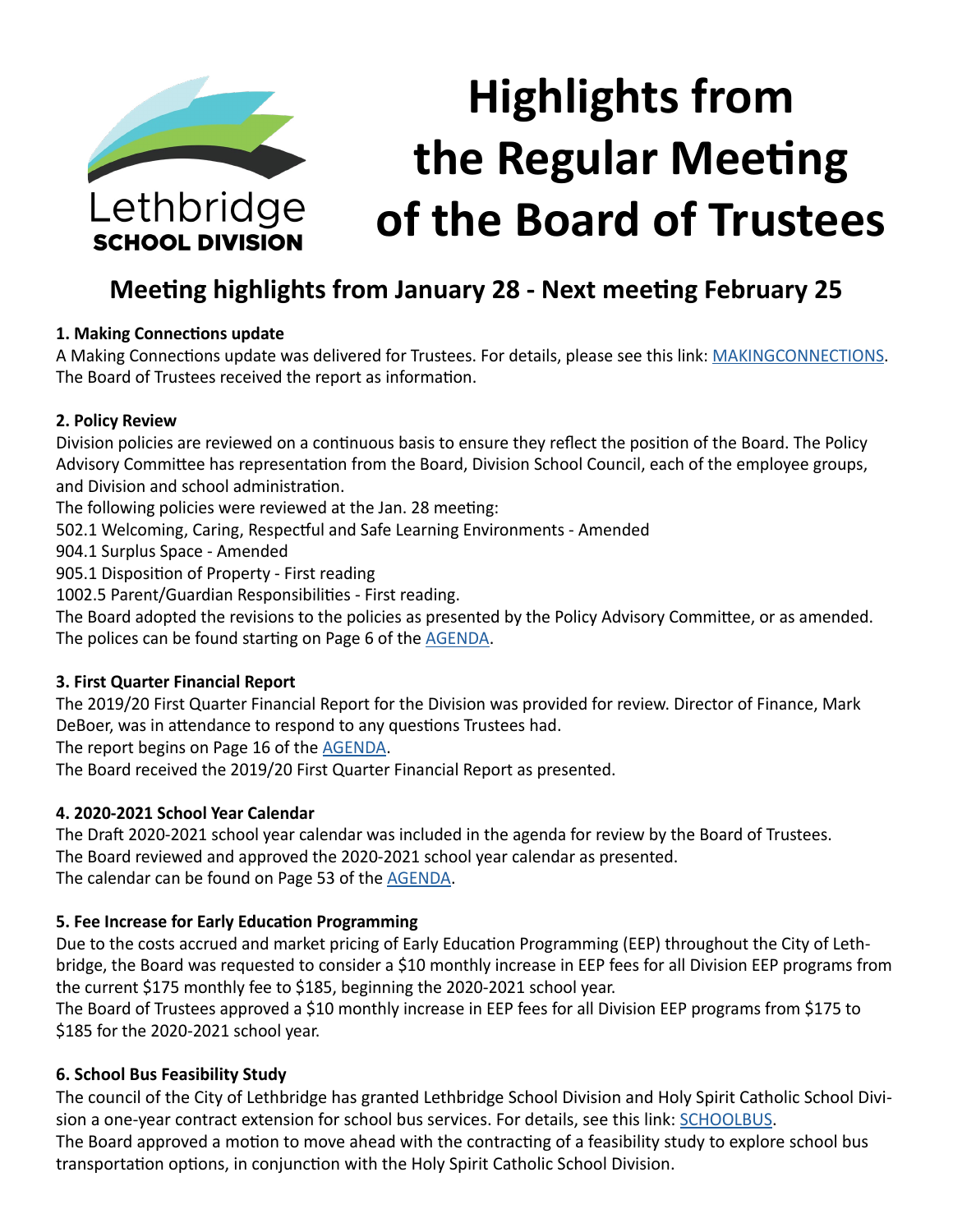## **7. Breakfast with the Board – February 6, 2020 – Westminster School**

Lethbridge School Division trustees have a long-standing practice of visiting Division facilities in order to better understand the operations at each site. Visits by trustees are truly appreciated by staff.

On a monthly basis trustees meet with the staff of one Division site for a continental breakfast.

The informal meeting provides an opportunity for staff to share highlights of their work with trustees. Additionally, trustees can share information about Division initiatives and respond to questions staff members may have.

Breakfast with the Board has been scheduled at Westminster School on Thursday, February 6, 2020 from 7.45-8.15 a.m. Following the breakfast, Principal Angela Wilde will provide a tour of the school for trustees. The Board received the report as information.

## **8. Associate Superintendent Reports**

Christine Lee, Associate Superintendent, Business Affairs; Rik Jesse, Associate Superintendent, Human Resources and Morag Asquith, Associate Superintendent, Instructional Services, delivered their respective reports for the Board. To read the reports in full, see Page 56 of the [AGENDA](https://www.lethsd.ab.ca/download/229832).

## **9. Board Priorities**

The Division Office Leadership Team is committed to keeping the Board informed regarding progress in Board priority areas. An update on progress will be provided in the form of a report each month. The Board received the report as information.

#### **10. Acknowledgements of Excellence**

G.S. Lakie students competed in the University of Lethbridge Math Attack where they worked together in groups to complete math questions that are difficult and complex without the help of technology (no calculators). Third place overall winners were Coen Duda, Kira Anvik, and Ayden Janzen. Fourth place winners were Reid Decillia, Malachi Maret, and Maliha Kabir. Fifth place winners were Robbie Conrad and Michael Kossuth. Volunteer Lethbridge offered special recognition to CUPE 290 members who assisted in collecting 8300 pairs of socks.

Bret Jesse (Westminster teacher) participated in a Division Technology workshop and was able to build a 3D printer for his classroom. Students planned and created Christmas ornaments for their parents.

Westminster School collected a number of teddy bears over the years, and as part of the Lethbridge Hurricanes "Teddy Bear and Touque Toss," the school as able to donate back to the community a substantial number of teddy bears.

The following Chinook High School wrestlers earned Gold medals at the Medicine Hat tournament: Mason Harris, Angelina Ellis-Toddington, Autumn Carter, and Blessing Diyaolu.

Immanuel Christian Elementary School Grade 5 class under the direction of Laura Witten (teacher) partners with a Grade 5 classroom in Nicaragua through the "Write to Hope" program. Local Grade 5 students write one page of a story followed by the class in Nicaragua writing the next page. This process is time consuming with translation and going back and forth but the book has recently been completed. Acknowledgments go to Edu Deo Ministries https://edudeo.com/, the organization that promotes Christian education in the developing world.

Rick Latham (Student Support, Victoria Park) is a competitor in the Valley National 8-Ball League Western Canadian Regional Pool Competition in Red Deer this year. This is an elite and high level competition in the Master division which is the last division league before Professional.

Lethbridge School Division is proud to have Early Education Manager, Lynn Wytrukusz, nominated for the "Prime Minister's Awards for Excellence in Early Childhood Education." The nomination clearly distinguishes Lynn as a leader in innovation and the application of researched pedagogy deriving from neuroscience. It also brings to light her unwavering commitment and the difference she has made to countless children and families at Westminster Elementary School.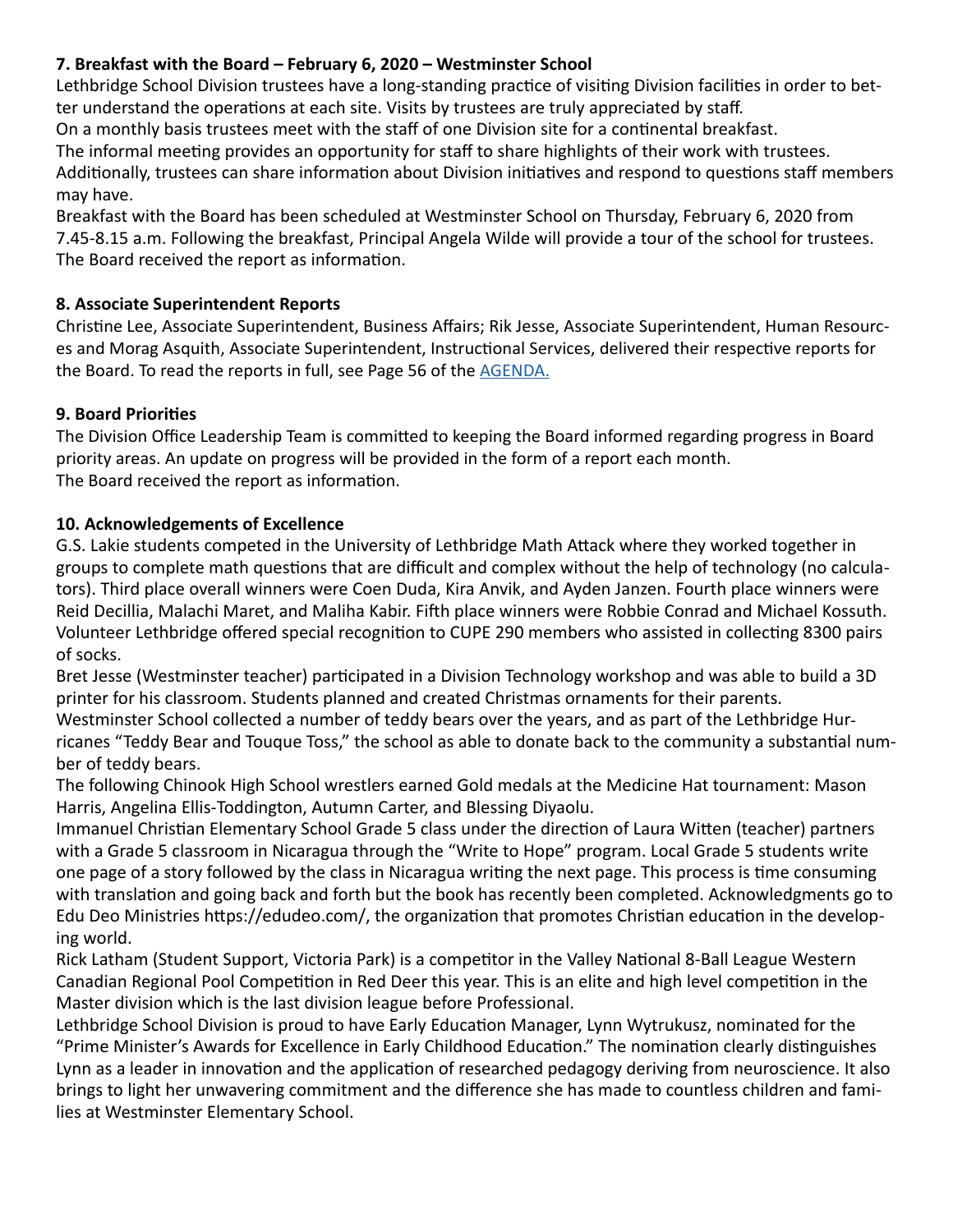# **11. Snacks with the Superintendents – February 12, 2020 – Mike Mountain Horse**

At the beginning of each school year, Executive Council members are designated as school liaisons for each of the Division schools. As a liaison, the Executive Council members represent the Division at school functions. It has also been a long-standing practice for Executive Council members to visit schools and classrooms on a regular basis, observing first-hand the activities that take place in the school. Visits by Executive Council members are appreciated by staff.

On a monthly basis Executive Council as a whole meets with the staff of one school for snacks.

The informal meeting provides an opportunity for staff to share highlights of their school.

Additionally, Executive Council members can share information about Division initiatives and respond to questions staff members may have.

All the staff of Mike Mountain Horse School will be invited to have Snacks with the Superintendents on Wednesday, February 12, 2020 beginning at 7:45 a.m.

The Board received the report as information.

## **12. Donations and Support**

Lethbridge School Division is fortunate to be in a community that strongly supports programs and services for students. The Division is appreciative of the difference the support makes to the lives of children. These partnerships and support further the efforts of helping children come to school ready to learn, providing opportunities for engagement, and facilitating student growth and well-being. Listed below are the donations and support received by the Division.

• Southern Chiropractic donated services for Toys at Christmas and donated them to Westminster School. Steph Martin (Counsellor) and Kathleen Vink (Making Connections) were able to distribute extra packages to families beyond those organized through other community organizations.

• Winston Churchill High School received \$4,650 from the Best Buy School Tech Grant for the purchase of 10 iPads.

• Save-on-Foods donated 48 turkeys to the Victoria Park High School Christmas hampers. The Board received the summary as information.

#### **13. Town Hall**

Lethbridge School Division is hosting the annual Town Hall Meeting on Tuesday, February 11, 2020 from 6:30 - 9:00 p.m. at the Victoria Park High School Gymnasium (1515 - 5 Avenue South).

The purpose of the meeting is to seek feedback to assist the Division and Board of Trustees as they explore Division priorities. The feedback will frame consideration of the 2021-22 Education Plan and budget. The Superintendent met with Trustees on January 27th to determine final questions and processes for the Town Hall. The Superintendent provided an oral summary of the finalized plans at the meeting. The Board received the briefing and the oral report as information.

#### **14. Board Reports**

Reports were delivered for Policy Advisory Committee, ATA Local 41 Council, Division School Council, Community Engagement Committee, Joint City of Lethbridge/School Boards and ASBA Zone 6 General Meeting. The reports begin on Page 87 of the [AGENDA.](https://www.lethsd.ab.ca/download/229832)

#### **15. Correspondence – Received**

Lethbridge School Division received a letter from the Lethbridge Police Service in regards to a change to the School Resource Program. Effective mid-January, the Lethbridge Police Service will be re-deploying one School Resource Officer position until the start of the new school year in September. Each school is to be notified of the change, including who their new SRO will be.